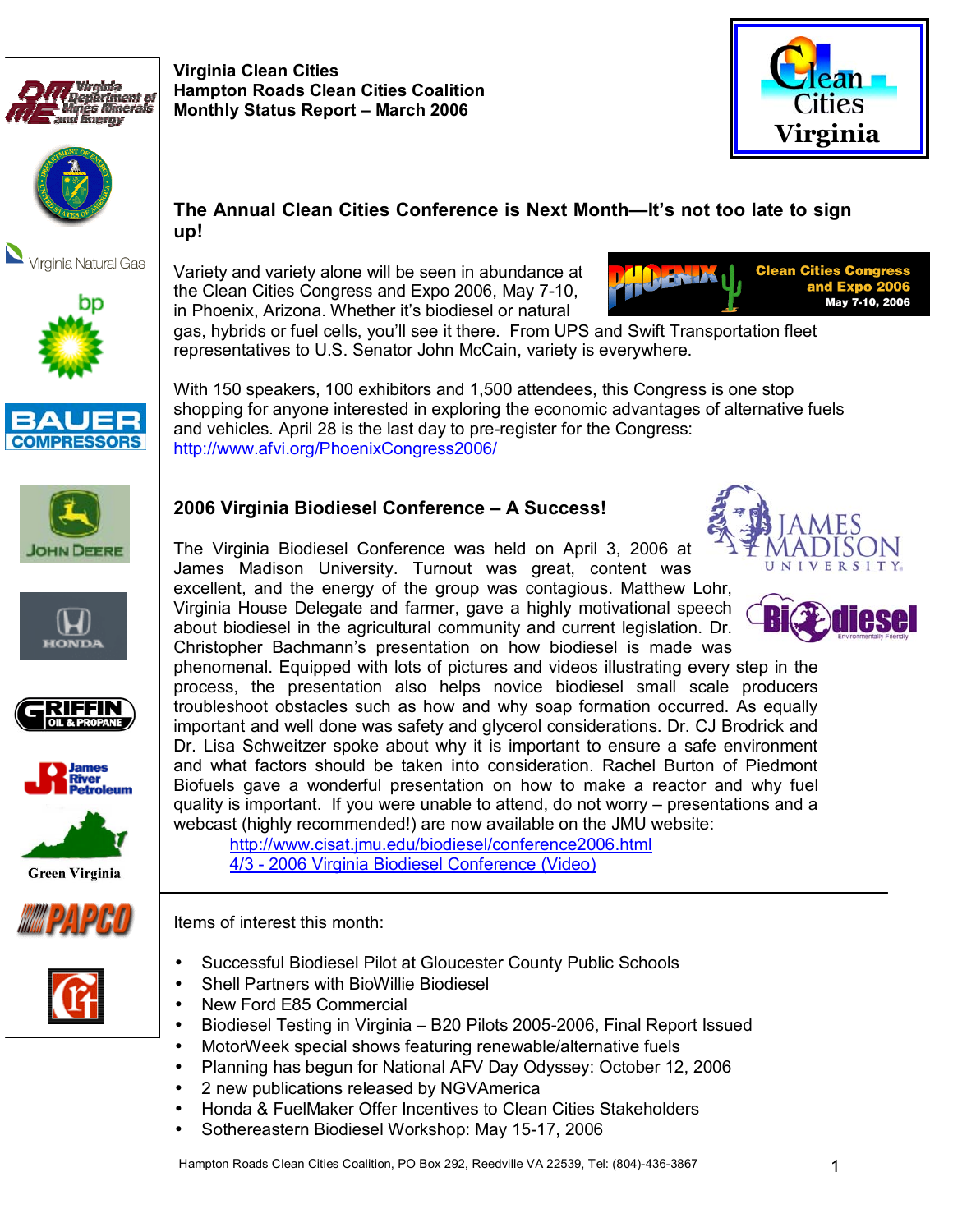### **Gloucester Countyís School Buses To Run on Biodiesel!**

Gloucester County has been running a 20% blend of biodiesel in 5 of their school buses. The Schools Transportation Director has had a positive biodiesel experience thus far. After briefing the School Board on the use of biodiesel and receiving positive feedback about the program, it looks as though Gloucester will convert the entire fleet in September if the study continues to be positive.

Way to go Gloucester County!

Read an article in the Daily Press about Gloucester's biodiesel use: http://www.dailypress.com/news/local/dp-biodiesel0413apr13,0,412748.story?coll=dp-newslocal-final

### **Shell partners with BioWillie Biodiesel**

Motiva Enterprises LLC, a major oil company with petroleum supply terminals throughout the country, this month added its Dallas facility to the growing ranks of about 25 supply terminals that now offer biodiesel blends.

> Motiva, a partnership between Shell Oil Co. and Saudi Refining Inc, will market biodiesel made by Earth Biofuels, a producer and the exclusive marketer of Willie Nelson's BioWillie brand.

Motiva said it has no immediate plans to provide blending at other terminals, said Dan Grinstead, general manager of commercial sales and distribution.

A similar move by Motiva at its terminals in Richmond and other Virginia cities could dramatically improve the costs and logistics of biodiesel distribution in the Commonwealth. Even while one of the few biodiesel refineries on the East Coast is located in New Kent County, an hour's drive from Southside Richmond's I-95 corridor of petroleum terminals, distribution of biodiesel blends requires labor-intensive tank to truck or truck to truck mixing and either double hauling of one or both of the blended products or two stops by a single truck at both a supply terminal in Richmond and the Virginia Biodiesel Refinery near West Point.

In the same month that Motiva announced any-ratio biodiesel blend capacity at its Dallas terminal, Sprague Energy celebrated the opening of that company's first Biofuel facility at its Albany, NY terminal and a Michigan-based petroleum company, RKA, became the first in that state to offer electronically blended biodiesel at its terminal in Romulus.

County musician Willie Nelson, who developed the BioWillie brand of biodiesel for truckers, was joined in Dallas by actor Morgan Freeman to announce the installation of a 30,000-gallon heated tank that will allow biodiesel to be loaded onto tanker trucks already fully blended with petroleum diesel. Blending at the terminal level reduces costs associated with "splash" blending inside trucks and provides a more consistent blend of the fuel. Nelson and Freeman are both on the board of directors of Earth Biofuels.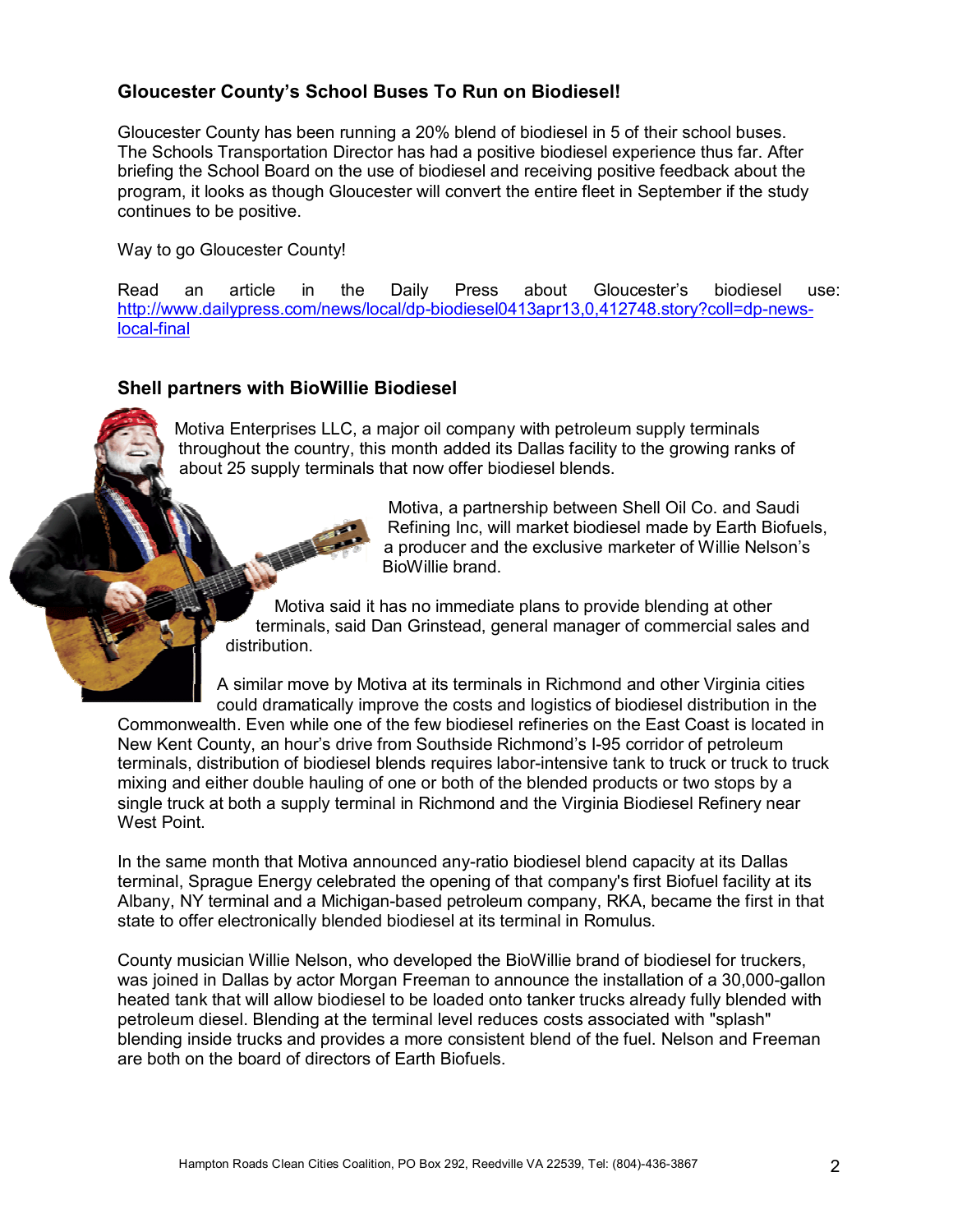## **Ford Motor Company Has Begun Airing Their First E85 Television Commercial**

This specific television advertising campaign will target North and South Dakota, Minnesota, Wisconsin, Iowa, Nebraska, Missouri, Iowa and Illinois. The National Ethanol Vehicle

Coalition has been working closely with Ford's advertising group in designing these innovative commercials. Even though this commercial will not air in this part of the country, it's still a cool commercial.

http://www.e85fuel.com/media/ford\_f150\_commercial.php

### **Final Report Issued on Biodiesel Testing in Virginia, Concerns about Sulfur in Biodiesel Resolved**

Previous testing of biodiesel used in several pilot projects revealed levels of sulfur exceeding EPA's "2007 Heavy-Duty Highway Final Rule." The Agency will require a 97 percent reduction in the sulfur content of highway diesel fuel from its current level of 500 parts per million to 15 parts per million by model year 2007.

The latest round of tests by Clean Cities detected no sulfur in a follow-up sample of B100 from Virginia Biodiesel Refinery LLC that was analyzed by a sub-contractor to Primary Laboratories of Mechanicsville, VA and reported on Feb. 2, 2006. Under normal circumstances this would not be worth reporting because neat biodiesel made from virgin soybean oil should contain virtually no sulfur. However, earlier tests of samples that were not retrieved directly from the producer found that three out of three samples of neat biodiesel contained sulfur in amounts that exceeded American Society for Testing and Materials (ASTM) standards for biodiesel and the standard for petroleum ultra low sulfur diesel (ULSD) that will be introduced to the market this fall.

It is essential that neat biodiesel contains less than 15 parts per million (ppm) of sulfur by mass so that it remains possible to blend biodiesel with ULSD when that product is introduced nationally in October. The latest test results should put that concern to rest and provide empirical support for the earlier intuitive proposition that previous samples not taken directly from the refinery had picked up sulfur from exposure to the tanks, pipes and hoses of the petroleum tank trucks in which the biodiesel had been transported or stored.

The full report including other test parameters of the ASTM D6751 standard for biodiesel is available upon request.



### **Motorweek Special Shows Featuring Renewable/Alternative Fuels**

Our friends at MotorWeek are currently working on several special shows featuring new vehicle technologies and renewable/alternative fuels that will soon air on PBS stations and the Speed Channel nationwide and the Armed Forced Network worldwide. Below is a list of the topics and the week they will start airing below. Visit (www.MotorWeek.org) to check PBS show times and station listings for your local viewing area. Copies of the individual shows are available directly from the MotorWeek web site.

- 1. E-85 update: Saturday, May 6, 2006
- 3. Ethanol Goes Racing (w/Paul Dana tribute): Saturday, May 20, 2006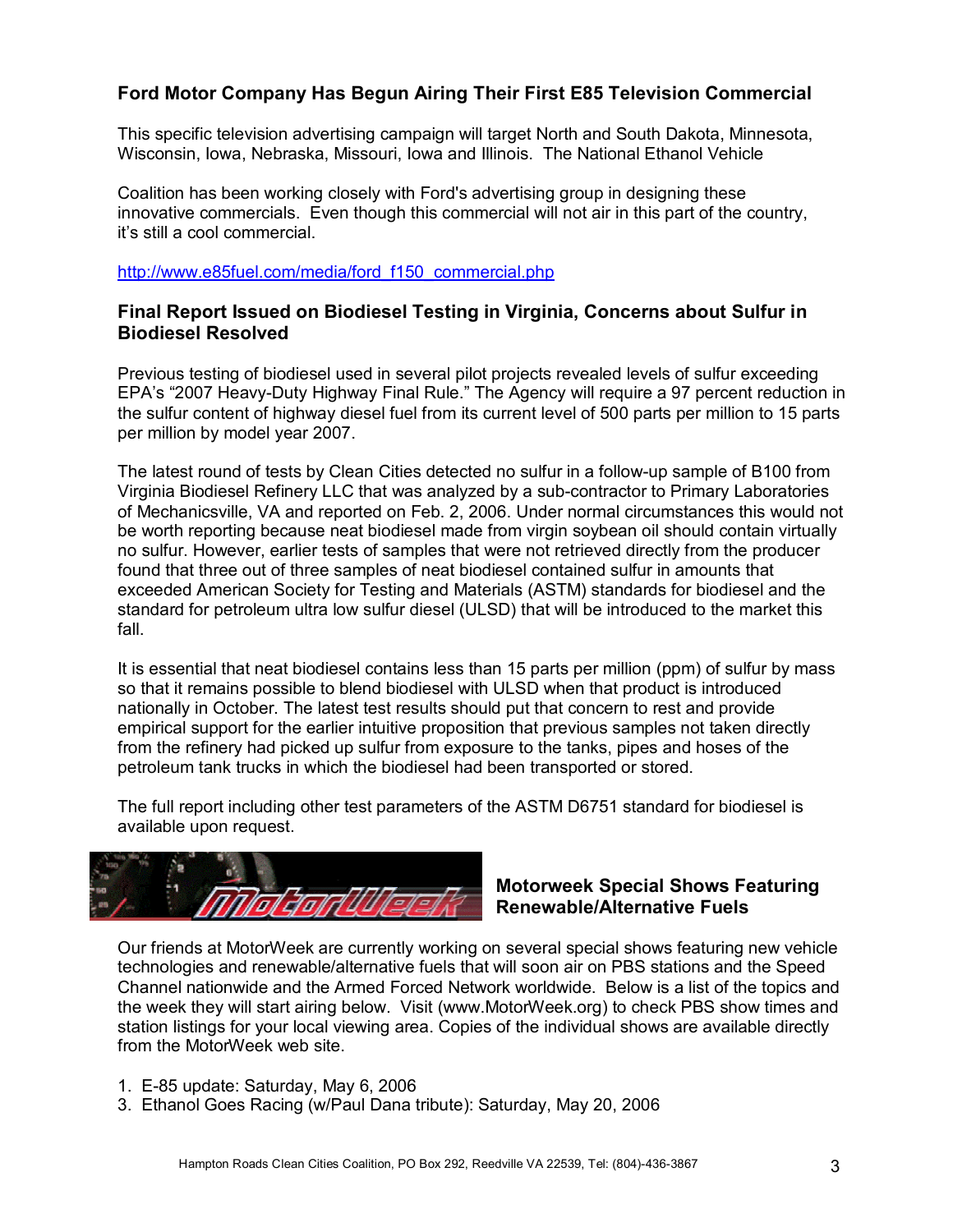### **Odyssey 2006 Planning Already Underway**

Does anyone remember AFV Day Odyssey 2004 that HRCCC hosted on April 2, 2004? The event brought together public and private organizations, government,



and Universities already taking advantage of American fuel and advanced technology vehicles. If you don't remember, it's okay... because we are hosting another one!

National AFV Day Odyssey will take place on October 12, 2006. This nationwide event is dedicated to promoting awareness of alternative fuel and advanced technology vehicles. Hampton Roads Clean Cities has agreed to host a site. If you are interested in collaborating with us on this event or have a great idea but the opportunity to implement hasn't presented itself, let us know. More information on Odyssey 2006 can be found here:

http://www.nationalafvdayodyssey.org/

### **Two Informative Reports Recently Released by NGVAmerica:**

- 1. Analysis of Vehicle, Fuel Station and Motor Fuels Excise Tax Incentives on School Bus Purchase and Operating Costs
- 2. Available Natural Gas Vehicles: A listing of Light-, Medium- and Heavy-Duty Vehicles and/or Engines available directly from Large OEMs or via Qualified System Retrofitters Using EPA-/CARB-Certified Systems from Small Volume OEMs (SVM)

Both reports are available for download on our website: http://www.hrccc.org/resources.html (this webpage was recently added, and is still under construction)

#### **Calendar**

- May 6 MotorWeek Special -- "E-85 Update"
- May 7-10 Clean Cities Congress & Expo, Phoenix, AZ
- May 15-17 Southeastern Biodiesel Workshop

May 20 MotorWeek Special – "Ethanol Goes Racing"

Disclaimer - Use of logos and references to organizations in the body of this document is for illustration purposes only, and do not imply an endorsement from these for the HRCCC, nor of these by HRCCC.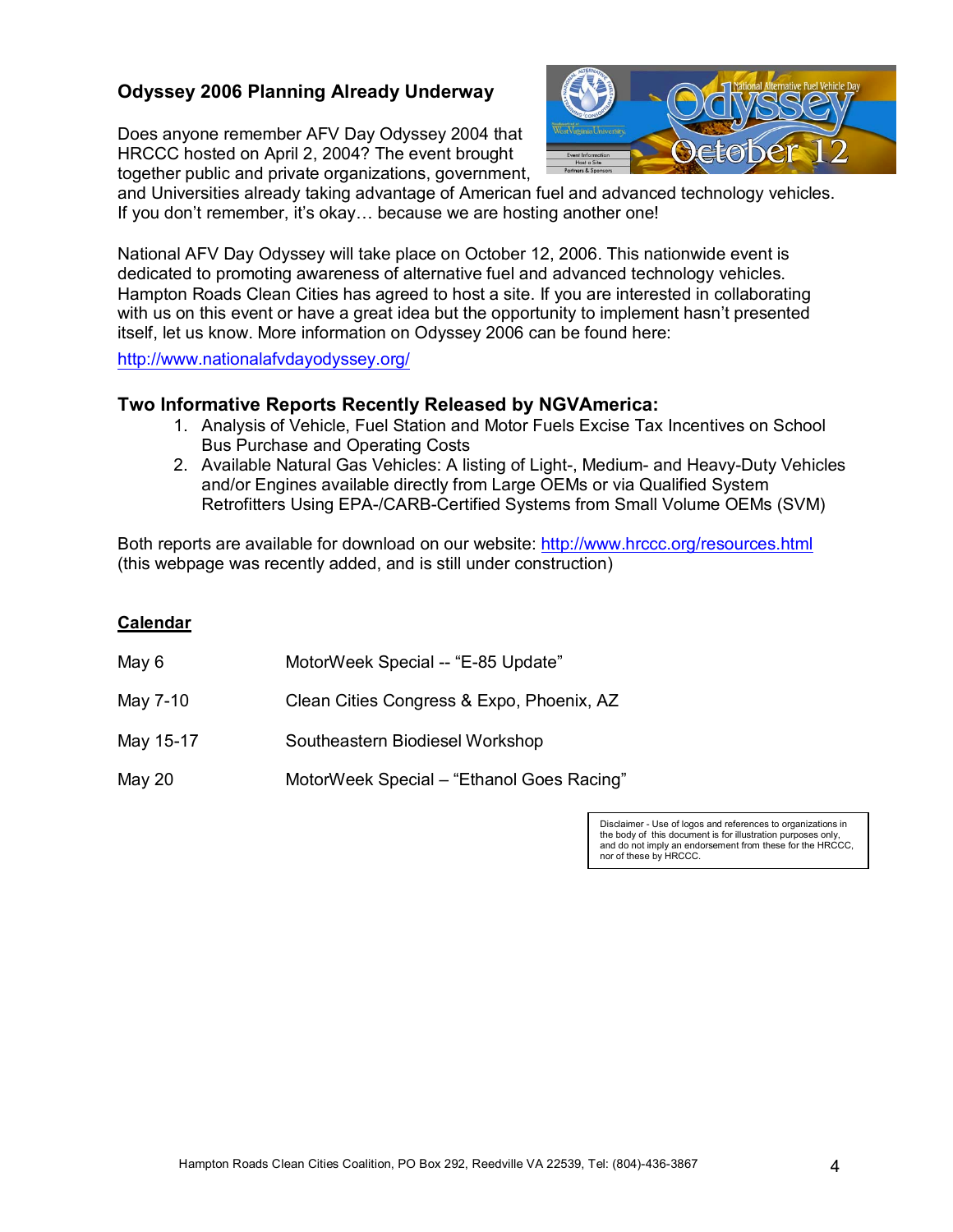# American Honda / FuelMaker / Clean Cities 2006 "Clean Connection" Program

### Additional FuelMaker incentives offered exclusively to Clean Cities Stakeholders!

### **Terms and Conditions for Honda Funding:**

- Available on Civic GX **ordered after** January 1, 2006, and **delivered prior** to December 31, 2006, or until program funding is depleted. Contact Honda & FuelMaker for funding verification.
- Qualifying customers include all private and government fleets (except Federal government). (Not applicable to natural gas utility fleets OR individual retail consumers). Retail consumers will get 10% off from FuelMaker.
- The Honda credit is not transferable from one customer to another, or from one dealer to another, without prior approval from Honda and FuelMaker.
- Honda will issue credit payable directly to FuelMaker, on qualified FuelMaker products to reduce the customer price. Honda credit is available based upon the following Funding Volume Schedule. (Customers ordering more than 12 vehicles should contact American Honda directly for additional consideration.)
- \*Honda credit is on a per-vehicle-purchased basis and aggregates, regardless of which qualified FuelMaker system or quantity of FuelMakers are purchased.

#### **Funding Volume Schedule**

| <b>Vehicles Purchased</b><br><b>Honda Credit*</b> |         | <b>FuelMaker Credit**</b>                 |  |  |
|---------------------------------------------------|---------|-------------------------------------------|--|--|
| 1 – 4                                             | \$1.400 | \$900 per FMQ2-36, or \$2,800 per FMQ8-36 |  |  |
| $5 - 8$                                           | \$2.800 | \$900 per FMQ2-36, or \$2,800 per FMQ8-36 |  |  |
| $9 - 12$                                          | \$4.200 | \$900 per FMQ2-36, or \$2,800 per FMQ8-36 |  |  |

#### **Terms and Conditions for FuelMaker Funding:**

- Available only on qualified FuelMaker models for which Honda has authorized credits.
- \*\*The FuelMaker credit is on a per-FuelMaker-unit basis and will accumulate with each FuelMaker purchase, up to the total quantity of Civic GXs purchased. (No more than one FuelMaker credit for each Civic GX purchased.)
- FuelMaker will show the Honda credit and their credit off the standard price of the following products:

| Qualified Model #<br><b>Description</b>                                             |                         | <b>Standard Price</b> | <b>Honda Credit*</b> | <b>FuelMaker Credit**</b> |  |  |  |
|-------------------------------------------------------------------------------------|-------------------------|-----------------------|----------------------|---------------------------|--|--|--|
| $FMQ - 2 - 36s$                                                                     | Single Hose System      | \$7.440               | See Vol. Schedule    | \$900                     |  |  |  |
| $FMQ - 2 - 36d$                                                                     | Dual Hose System        | \$7.670               | See Vol. Schedule    | \$900                     |  |  |  |
| $FMO - 2 - 36r$                                                                     | Supports Remote Systems | \$7.245               | See Vol. Schedule    | \$900                     |  |  |  |
| $FMQ - 8 - 36$                                                                      | Any Configuration       | \$25,400              | See Vol. Schedule    | \$2,800                   |  |  |  |
| Pricing is without accessories, installation, freight or other necessary equipment. |                         |                       |                      |                           |  |  |  |

For pricing on other equipment (hoses, nozzles, fast-fill storage, etc.), contact FuelMaker at: 1-800-898-3835

### **Claim Procedure:**

- 1. Honda GX Dealer contacts American Honda with the customer request for purchase and credit.
- 2. American Honda issues the customer a non-transferable credit for the purchase of a qualified product from FuelMaker Corp. FuelMaker arranges package price details and installation.
- 3. FuelMaker reflects the American Honda credit and the FuelMaker credit on the invoice to the customer.
- 4. FuelMaker sends a copy of the customer invoice, and the original Honda credit memo to Honda for reimbursement of the Honda credit.

#### Examples of Several Possible Honda/FuelMaker Purchases by GX Customers:

|   | <b>Civic GX</b> | <b>FuelMaker Model &amp; Qty</b> |   | Honda           | <b>FuelMaker</b> | Total           | <b>Discount</b>    |
|---|-----------------|----------------------------------|---|-----------------|------------------|-----------------|--------------------|
|   | Quantity        |                                  |   | <b>Discount</b> | <b>Discount</b>  | <b>Discount</b> | <b>Total Price</b> |
| A | $-4$ GXs        | $FMO - 2 - 36s$                  |   | \$1.400         | \$900            | \$2.300         | \$5,140            |
| в | $-4$ GXs        | $FMQ - 2 - 36d$                  | 2 | \$1.400         | \$1,800          | \$3,200         | \$12,140           |
|   |                 |                                  |   |                 |                  |                 |                    |
| C | $5 - 8$ GXs     | $FMO - 2 - 36s$                  |   | \$2,800         | \$900            | \$3,700         | \$3,740            |
| D | $5 - 8$ GXs     | $FMO - 2 - 36d$                  | 4 | \$2.800         | \$3,600          | \$6.400         | \$24,280           |
| Е | $5 - 8$ GXs     | $FMQ - 8 - 36$                   |   | \$2,800         | \$2,800          | \$5,600         | \$19,800           |
|   |                 |                                  |   |                 |                  |                 |                    |
| F | $9 - 12$ GXs    | $FMQ - 2 - 36s$                  |   | \$4.200         | \$900            | \$5,100         | \$2,340            |
| G | $9 - 12$ GXs    | $FMO - 2 - 36d$                  | 6 | \$4.200         | \$5,400          | \$9,600         | \$36,420           |
| н | $9 - 12$ GXs    | $FMQ - 8 - 36$                   |   | \$4.200         | \$2,800          | \$7,000         | \$18,400           |
|   | $9 - 12$ GXs    | $FMQ - 8 - 36$                   | 2 | \$4.200         | \$5,600          | \$9,800         | \$41,000           |